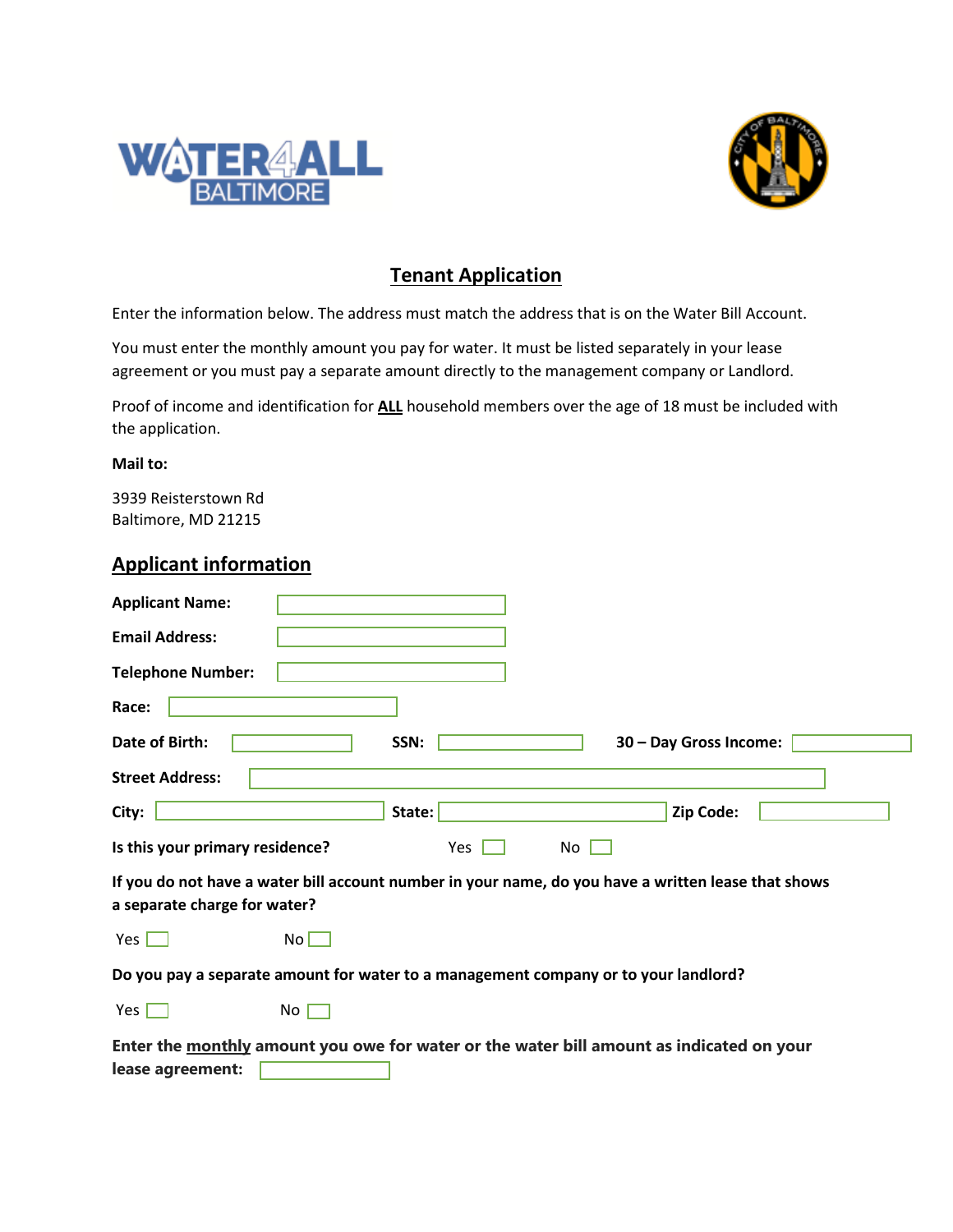## **Income Information:**

| <b>Annual Income:</b>  |  |
|------------------------|--|
| <b>Household Size:</b> |  |

## **Water Bill Information:**

*Rental lease agreement/Water Bill must be included with application.*

| <b>Water Bill Number:</b>                                                                                |                                 |
|----------------------------------------------------------------------------------------------------------|---------------------------------|
| (If your landlord lets you pay the city directly for water)                                              |                                 |
| <b>Household Members:</b>                                                                                |                                 |
| <b>Relationship to Applicant:</b>                                                                        |                                 |
| Name:                                                                                                    |                                 |
| Date of Birth:<br>SSN:                                                                                   | Race:                           |
| <b>Primary Source of Income:</b>                                                                         | 30 - Day Gross Income:          |
| <b>Relationship to Applicant:</b><br>Name:<br>Date of Birth:<br>SSN:<br><b>Primary Source of Income:</b> | Race:<br>30 - Day Gross Income: |
| <b>Relationship to Applicant:</b><br>Name:                                                               |                                 |
| Date of Birth:<br>SSN:                                                                                   | Race:                           |
| <b>Primary Source of Income:</b>                                                                         | 30 - Day Gross Income:          |

# **Questionnaire:**

*If you answer YES to any of these question, please list the type of assistance you are currently receiving.*

Do you receive energy assistance or subsidy?